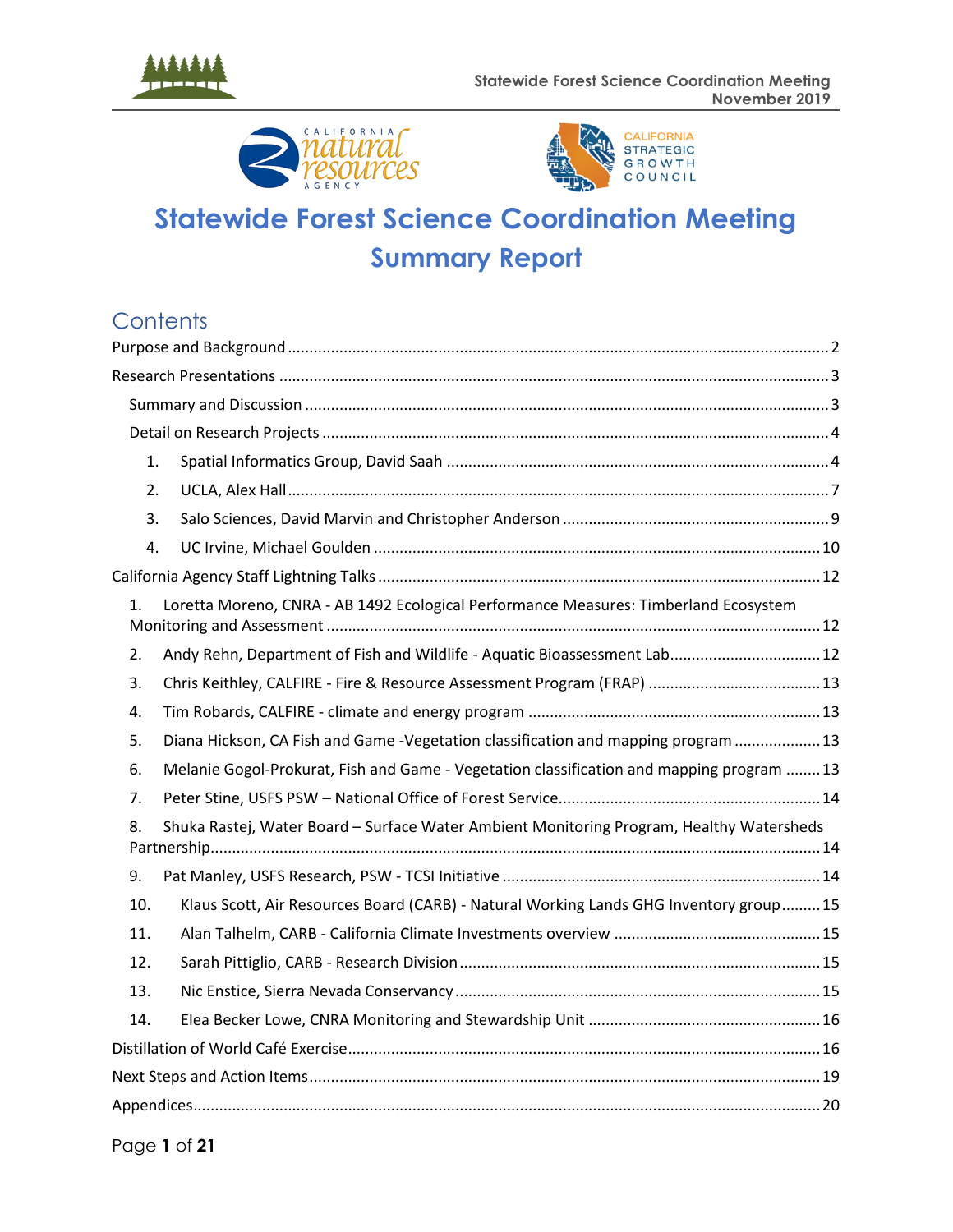

<span id="page-1-1"></span>

## <span id="page-1-0"></span>Purpose and Background

On November 15, 2019 the California Natural Resources Agency and the Strategic Growth Council convened a forest science coordination meeting to support improved understanding of major statewide forest science research underway. The day-long meeting included state and federal scientists as well as research partners, and it focused on four recently funded, major statewide forest science research projects that have commenced work in the past year, to better connect the researchers to one another and with government scientists.

In addition, the meeting:

- Developed common awareness of the extensive forest science work underway;
- Delineated differences and areas of alignment or overlap across projects;
- **.** Identified possible data or knowledge gaps;
- Forged and expanded collaboration among focal research project developers, and between government science efforts and research projects.

### **Attendees**

Over 45 attendees from various organizations focused on statewide forest science attended the coordination meeting (see Appendix 1 for photos).

- CA Natural Resources Agency (HQ)- Timber Regulation and Forest Restoration Program; Monitoring and Stewardship Unit
- CA Energy Commission
- CA State Water Resource Control Board- Surface Water Ambient Monitoring Program
- CA Department of Fish and Wildlife Vegetation Classification and Mapping, Aquatic Bioassessment Lab
- CA Air Resources Board California Climate Investments; Natural and Working Lands Carbon Inventory; Research; Prescribed Fire and Agricultural Burning
- CA Strategic Growth Council
- CAL FIRE Climate and Energy; Fire and Resource Assessment Program (FRAP)
- **Sierra Nevada Conservancy**
- **•** Tahoe Conservancy
- **•** Forest Service Pacific SW Research Station; Remote Sensing Lab
- USDA Climate Hub
- Spatial Informatics Group
- **EXEDENCE Berkeley National Laboratory**
- University of California: Berkeley, Irvine, Merced, Los Angeles
- Salo Sciences and Stanford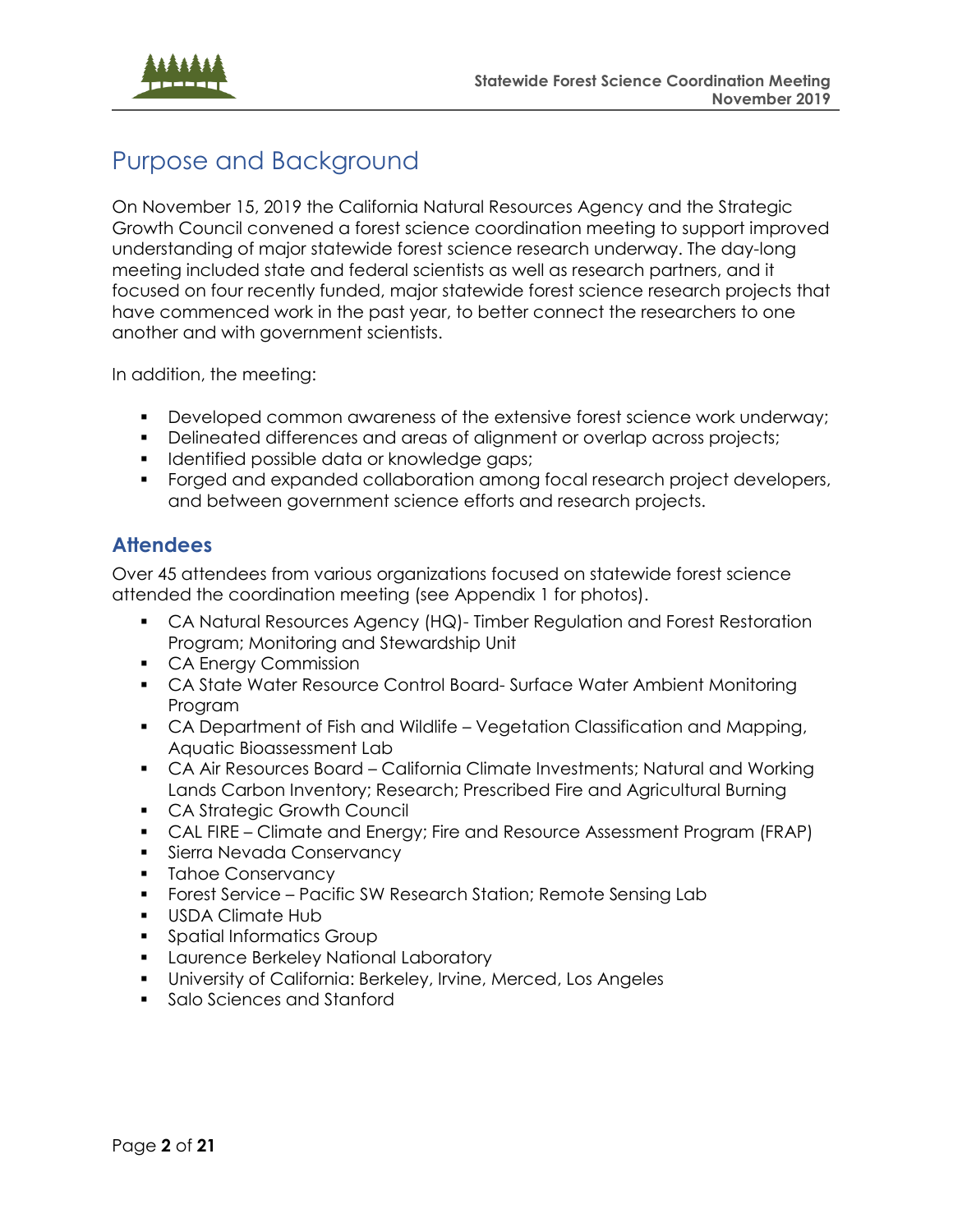

## Research Presentations

Detailed presentations were delivered by the lead researcher of each of the four statewide forest science research initiatives. These presentations included summarizing the research questions, scope of work, data requirements, expected deliverables and data format, user group(s), reporting timelines, and other relevant information. Notes on each presentation are included in the next section, and PowerPoint slides of each can be found in Appendix 2.

#### <span id="page-2-0"></span>**Summary and Discussion**

The following groups presented:

- 1. Comprehensive open source development of next generation wildfire [models for grid resiliency;](https://ww2.energy.ca.gov/business_meetings/2019_packets/2019-06-12/Item_14_EPC-18-026%20Spatial%20Informatics%20Group,%20LLC.pdf) **Spatial Informatics Group**, presented by David Saah. (Funded by California Energy Commission EPIC Program)
- 2. [The Future of California Drought, Fire, and Forest Dieback;](https://www.ioes.ucla.edu/project/future-california-drought-fire-forest-dieback/) **UCLA**, presented by Alex Hall. (Funded by University of California Laboratory Fees Research Program)
- 3. [Wildfire Risk Mapping and Early Detection;](https://www.moore.org/grants?filterKeywords=Wildfire%20Risk%20Mapping%20and%20Early%20Detection&searchFunction=StartsWith&searchFields=Title#filterSortBarPageJumper) **Salo**, presented by David Marvin and Christopher Anderson. (Funded by Gordon and Betty Moore Foundation Research Grants)
- 4. [Innovation Center for Advancing Ecosystem Climate Solutions;](https://ps.uci.edu/news/49960) **UC Irvine**, presented by Michael Goulden. (Funded by CA Strategic Growth Council Climate Change Research Program)

The first two research projects (Saah and Hall, respectively) focus on near and longterm projections of fire behavior and impacts, while the third project (Salo) seeks to improve data quality and availability. The last project (Goulden) focuses on a more holistic assessment of forest ecosystem condition and dynamics as it relates to fire, water quality/supply, biodiversity and otherwise. Taken together, all four projects may complement one another and leverage shared data and analysis to achieve greater outcomes as a collective force.

#### **Discussion, Overlap, Opportunities, Gaps:**

- Major areas of research overlap: All four projects cover vegetation dynamics, hydrology, fire spread, fuels, tree mortality, large trees, management.
- Recommendation from discussion: For developing projections, group should think about developing common/consistent scenarios so that across projects we can compare information at different scales.
- In developing future management scenarios, there ought to be research community consensus on what management strategies should be.
	- o There will be some emphasis on management from past 35 years as that is what is included in experimental design.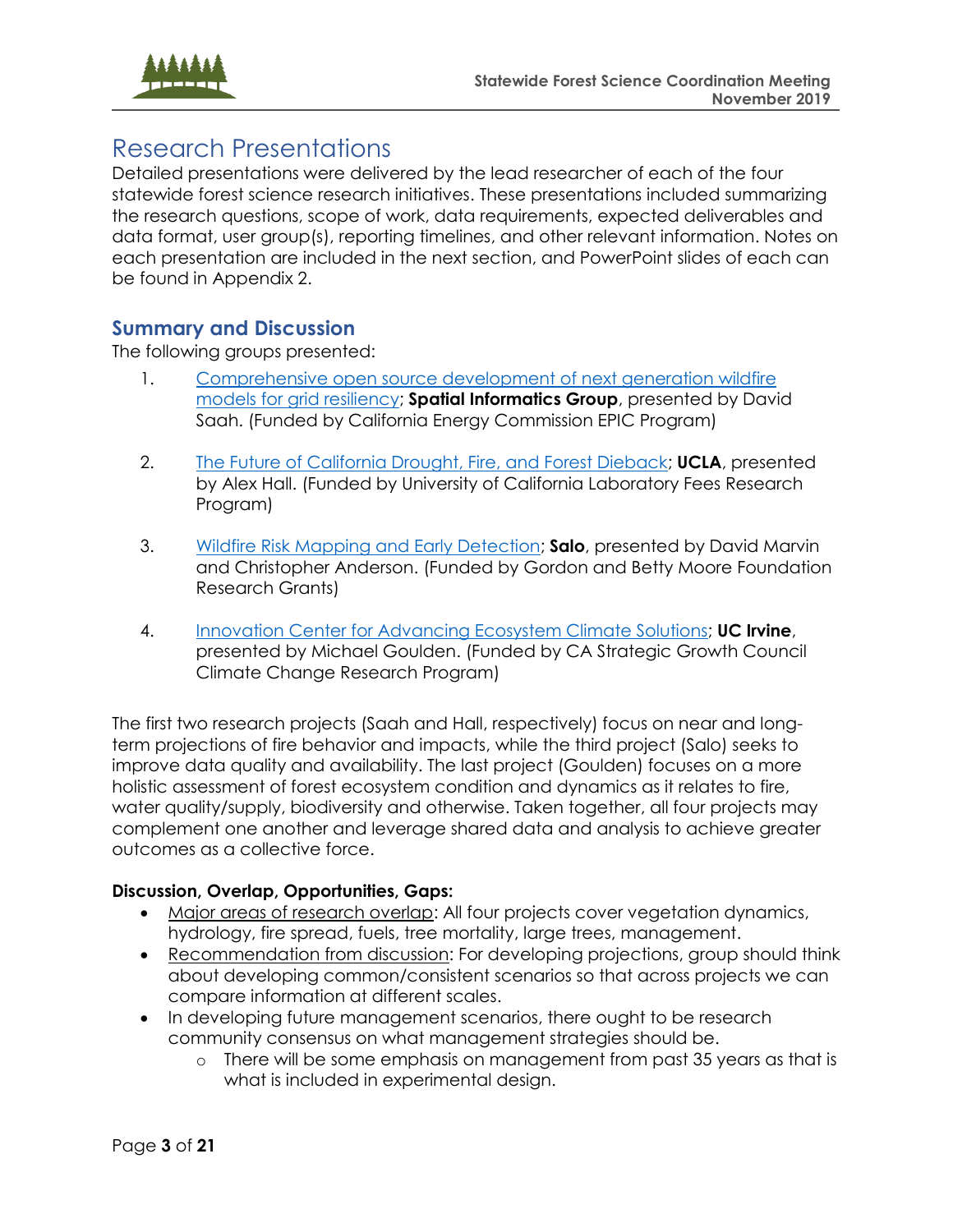

- The group agreed that coordinating models and data is desirable, but all agree that diverse approaches may be beneficial (rather than one approach for all).
- Suggestion: Collaborate on one design that works best to present data in common repository
- Hall Lab is interested in Goulden group's collection of past management/harvest data (to support model run using historical climate data) since Hall Lab does not have this expertise. Ideally 100 years back datasets sought.
	- o Degree to which current vegetation state depends on what happened 70-80 years ago is unknown.
	- o Timber harvest data/grazing data- lacking emergencies / exemptions spatial information.
- Gap: Need to address sensitive wildlife habitat in modelling: wildlife and biodiversity as element for forest health. Maintaining native biota and communities integrated into analysis. Identify intersection of habitat value and burn probability.
- Gap/action: Better meteorology data should be shared.
- Gap: Determining intensity and frequency of treatment. How can projects inform each other? Orchestrate – what happens if you increase pace, intensity, where, and differential effects?
- Gap: Soil moisture data improvements.

## <span id="page-3-0"></span>**Detail on Research Projects**

The information below is listed in order of presentations delivered, and it should be paired with a review of the accompanying PowerPoint slides in Appendix 2.

*Though the authors of these notes attempted to accurately capture the detailed*  information discussed throughout the event, given the technical and extensive nature *of these projects, please excuse any inadvertent errors or omissions. Please contact the project leads with any questions; corrections can be submitted to the report authors.* 

## <span id="page-3-1"></span>**1. Spatial Informatics Group, David Saah**

#### Project title: **[Comprehensive open source development of next generation wildfire](https://ww2.energy.ca.gov/business_meetings/2019_packets/2019-06-12/Item_14_EPC-18-026%20Spatial%20Informatics%20Group,%20LLC.pdf)  [models for grid resiliency](https://ww2.energy.ca.gov/business_meetings/2019_packets/2019-06-12/Item_14_EPC-18-026%20Spatial%20Informatics%20Group,%20LLC.pdf)**

#### Focus:

Building the Next Generation Near-term & Long-term Wildfire Risk Forecast Models for Enhanced Electricity Grid Resiliency & Public Safety: Given catastrophic wildfire, decreased stability of the electric grid, and rising costs, IOUs require better weather and fire forecasting to protect infrastructure now and into the future and mitigate for wildfire risks. This project seeks to improve near-time almost real-time forecasting for fire.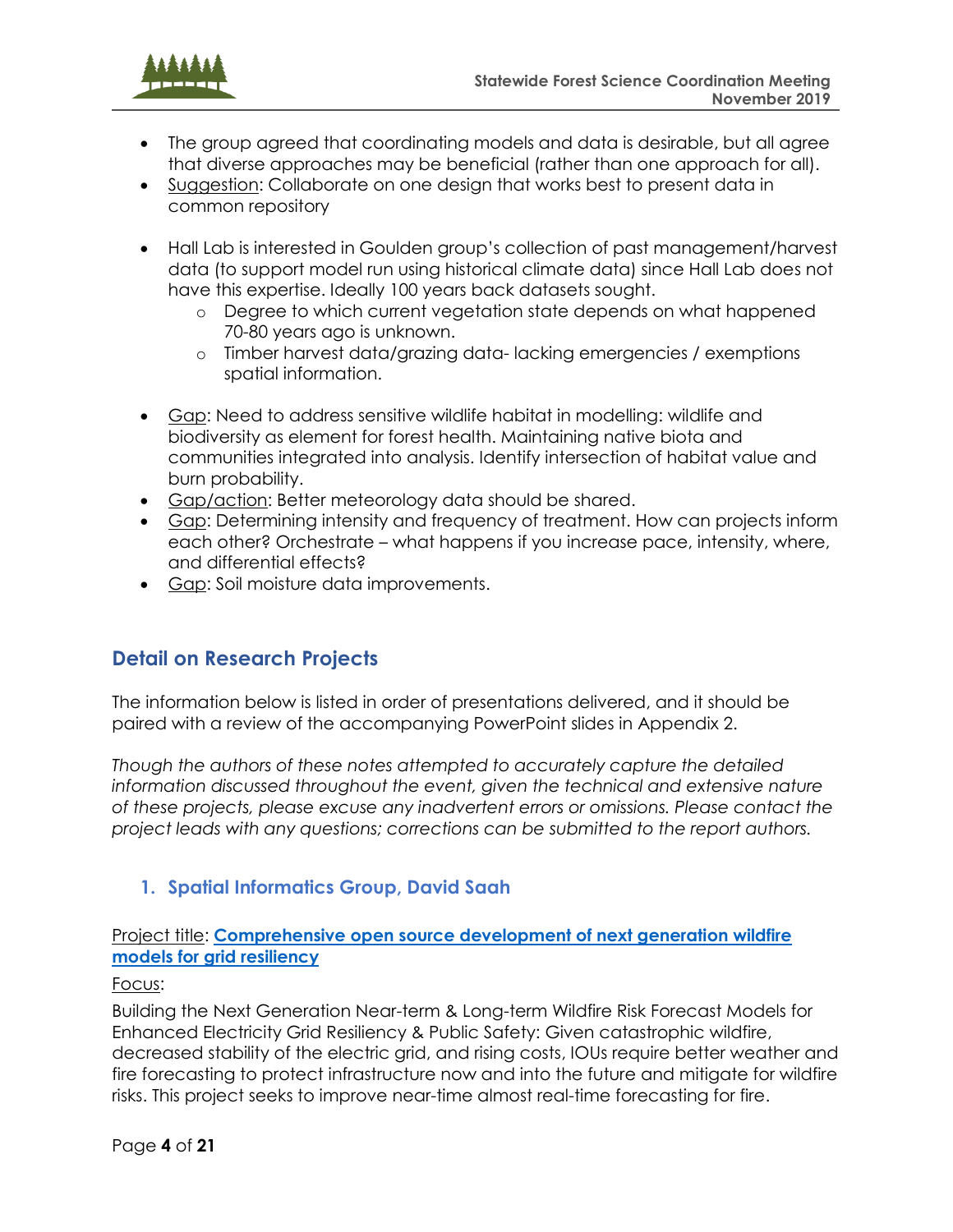

#### Geographic Scope:

Long term forecasting will encompass the extent of the Sierras; near-term forecasting will have statewide coverage (possible focus on southern California); historical analysis will be statewide; statistical burn area projections will be statewide.

#### Research Team:

Representation from various UC campuses, national Labs, national research institutes, federal partners, and private consultancies. Project team organization includes 4 working groups (e.g. group focused on quantifying extreme weather) with a full project integration team.

#### Analysis:

Integrate to "resilient grid" in form of tactical responses and strategic build out Workflow:

- Start with end users—IOUs and stakeholders—review existing practices/needs assessment.
	- o Documentation of user needs
	- o Existing practices
	- o Planned activities
	- o ID long term scenarios
- Extreme weather—Ross Weather Station
	- o weather patterns changed (blind spot)
	- o technology has improved
- How to characterize at granular level extreme weather / fire events?
- Tree mortality:
	- o Methods and mechanisms for characterizing those fuels
	- o Field level understanding then scale this up—how to potentially use in operational setting
- Review of existing knowledge—match with fuel load. Analyze if capturing onthe-ground reality.
- Integrate existing studies
- External Research collaboration opportunities
	- o Special team focused on those operations
	- o Focus on scenarios—how to incorporate WUI
- Pull into common platform—near real-time of forecasting. Tactical tool/approach. When a fire does occur, what's the 0-7 day forecast?
- What resolution is most feasible?
- Spread/extent of specific fire emission.
- How does it work?
- Existing weather forecasts + operational fuels layers + topography layers
- Feed into operational model (uses two—CPUC and CAL FIRE)
- Real time fire location data (NASA / NOAA)
- Build fire spread forecast and distribute to a tool that's user friendly
- Outputs
- Forecast burn probabilities
- Long-term: statistical dynamics of fire climate change models to run analytics and support fifth assessment.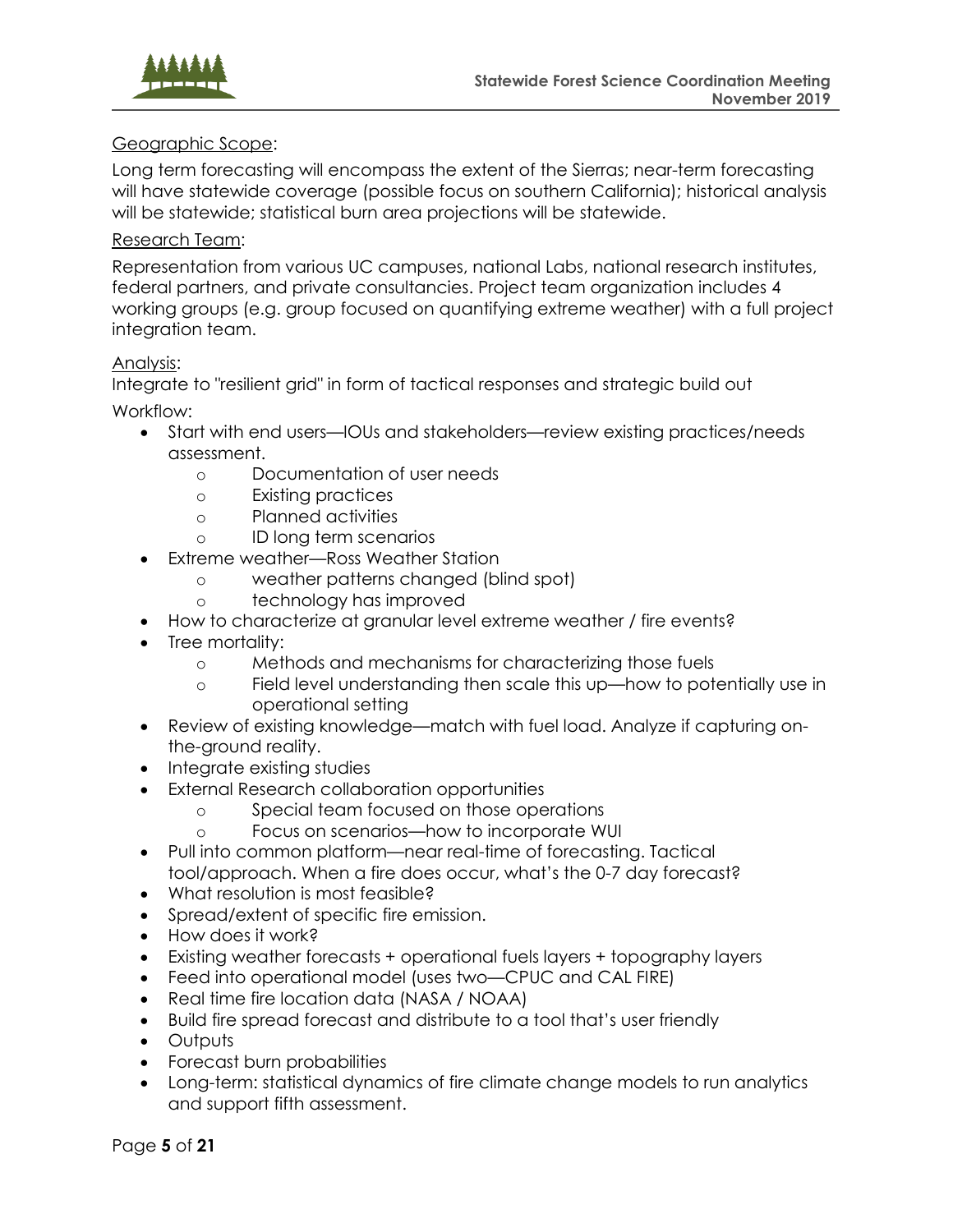

- Hybrid statistical dynamic weather model
- Use to inform near real-time monitoring
- Risk projections:
	- o Partner with CAL ADAPT and improve upon existing data
	- o Ensure data products are useable and available
- Short-term: fire probabilities
- Once steps are in place, "is this working?"
- User Engagement Workshops
- Operationalizing—stakeholder parties, put into setting for risk forecast
- Long-term projections
- Assumption: outputs we take will help develop outcomes and that will lead to impacts on the ground.
- Weather station siting framework
- Extreme weather historical analysis report and data archive
- State of wildfire science report
- Contemporary tree mortality report and data archive
- Near-term forecast modeling framework, data archive, decision support tool
- Long-term risk projection model framework, data archive planning support tool
- Cost benefit analysis
- Near-term integration
- Aggregation

#### Models:

- Seeking to develop automated near real time near-term fire forecasting (0-7) days). Models – ELMFIRE/GRIDFIRE (linked to WRF-Fire). Includes weather forecast, fuels and topography, real time fire location data, fire spread forecast generated by the model.
- Long term risk projections model assessment (~every 5 years) and refinement/development- statistical/dynamical fire-climate-vegetation models to run long-term to end of century wildfire risk projections. (input from downscaled climate data). LANDIS II, statistical burn area projection modelling, downscaled CMIP data
- CAWFE: Coupled Atmosphere-Wildland Fire Environment model
- WUI to be incorporated. Build predictability curves based on all the simulations, and fire weather patterns.
- Integrate with Cal-Adapt and long-term risk projections. Fire behavior change, ignition change.
- Once those building blocks are complete check in, is this working? If so, work with IOUS to use for risk forecasts and integrate long-term risk projections into the Fifth Climate Change Assessment.

#### Planned Deliverables:

- Weather station siting framework
- Extreme weather historical analysis
- State of wildfire science report
- Tree mortality report and data archive
- Near term forecast modelling framework/decision support tool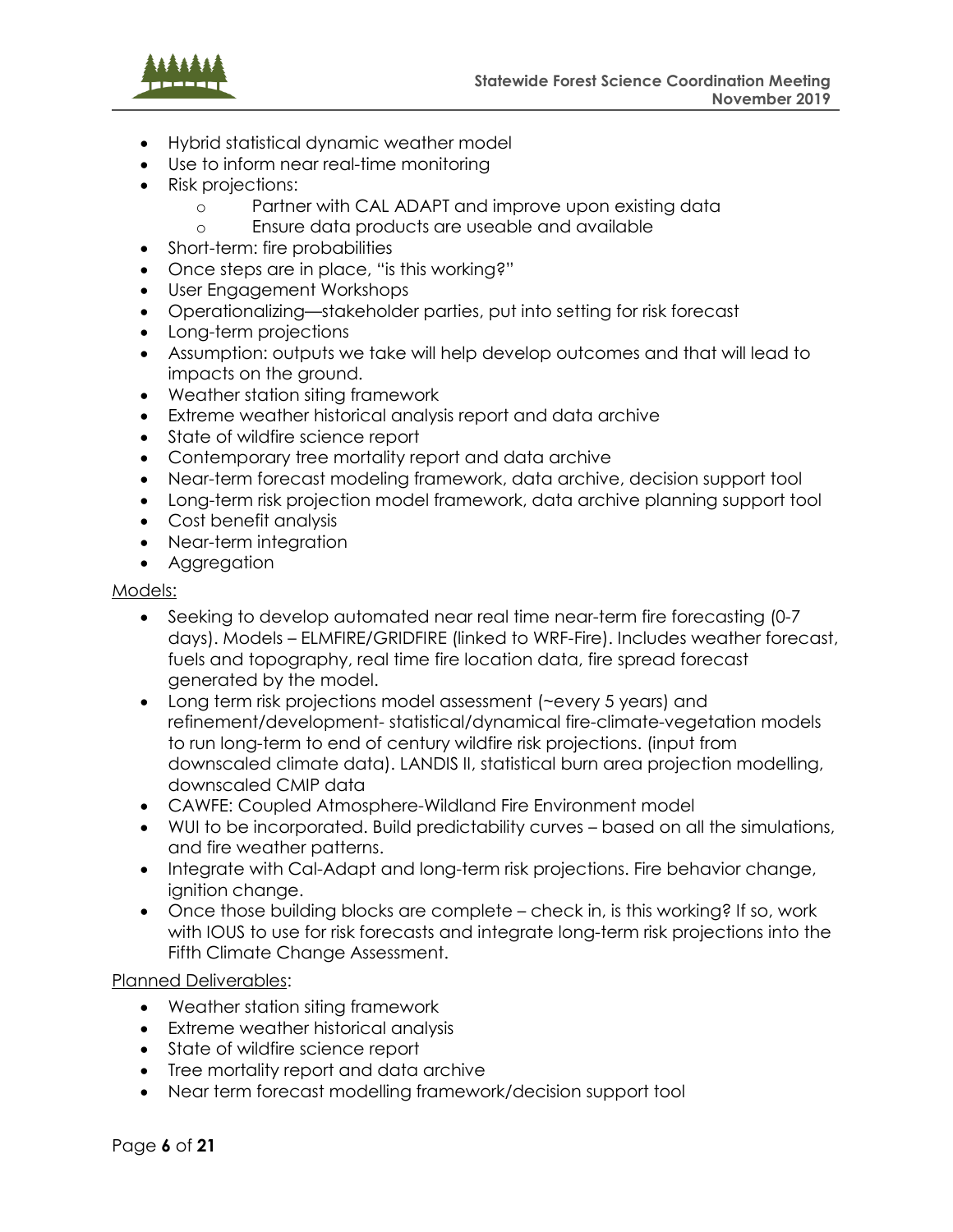

- Cost/benefit analysis and fact sheets
- Near- and long-term results integration open source code for all modelling
- Open, transparent, distributable platform.

#### Issues or Gaps Identified:

Possible tie in to SB [209,](https://leginfo.legislature.ca.gov/faces/billNavClient.xhtml?bill_id=201920200SB209) Cal OES, IOUs, CalFIRE and others working on fire prediction center. Operational by 2022. Short term analytics for forecasting for operations. David Saah is interested in being connected.

#### Timeframe:

Spring 2024

#### <span id="page-6-0"></span>**2. UCLA, Alex Hall**

#### Project title: **[The Future of California Drought, Fire, and Forest Dieback](https://www.ioes.ucla.edu/project/future-california-drought-fire-forest-dieback/)**

Focus:

Improve understanding of interactions among vegetation, climate change and fire. Focused on future projections: fire, climate, tree mortality.

#### Geographic Scope:

Sierra Nevada; extend analysis to coastal landscapes including Central/Southern California.

#### Research Team:

Representation from various UC campuses and National Labs

#### Analysis:

Historical analysis highlights: What has been the role of climate change, and how has it affected fire to date (relating to forest dieback and fire events)?

- Sierra Forest Die-off linked to multiyear deep soil drying
	- o Death of trees linked with water balance changes over a few years
	- o Landsat data to map tree mortality during drought—strong link between tree mortality and water balance
	- o Way to predict tree mortality via metrics i.e. drought duration
	- VIIRS Satellite data—high resolution (375m)
		- o Develop metrics: burnt area increase
			- o Rate of spread
			- o Fire direction
			- o Length of the fire line
			- o Using satellite to measure how a particular fire behaves
			- o Link to climate principles
				- Temperature vs burned area  $\rightarrow$  number of fires
				- 1 degree C increase  $\rightarrow$  increase in number of fires
- Group modeling historical fire dynamics—multiple climatic variables to relate fire behavior to climate.
	- o PRISM/GridMET/TerraClimate (1984-2017)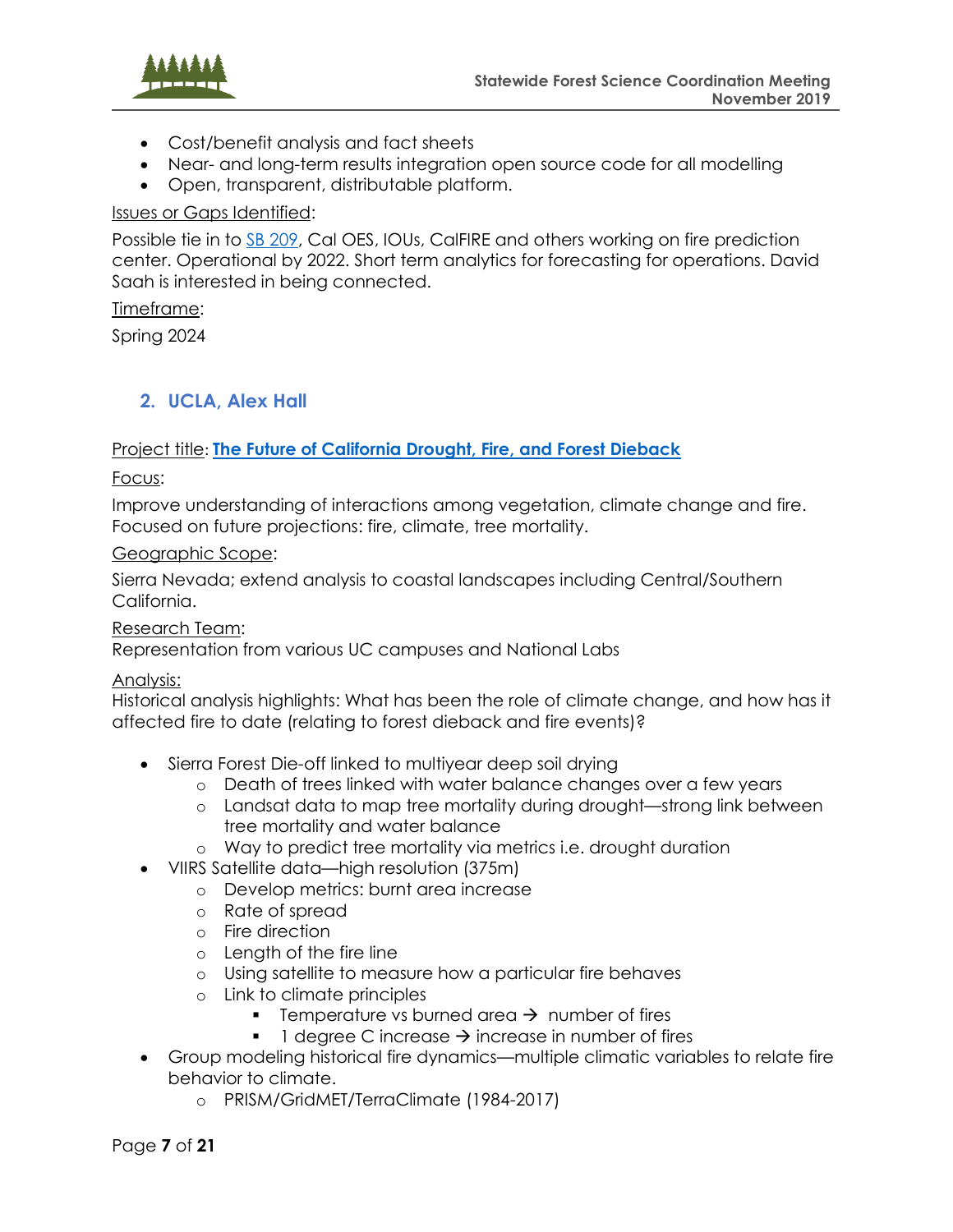

- Ignition dynamics linked to heatwave events
	- o Generate daily/monthly ignition probability
		- Human vs natural (more sensitive to heatwaves)
- Probability of fire

#### Models:

Working with dynamic climate and veg models. Goal to take vegetation and fire models and adapt to California-specific ecosystems.

- Dynamically downscaled CMIP+FATES (climate and vegetation model landscape projections) factoring in weather
- Model Activities
	- o Climate modeling (historical/future 1990-2100)
	- o 3km resolution climate simulations
	- o Extended time series
	- o Dynamical downscaling of CMIP6 GCMs
		- IPCC assessment
		- Downscaling 5 GCMs across and within models
	- o Downscaling most extreme atmospheric river events paired with future events (underscores that wet extremes are likely to increase in futureaffecting tree mortality and fire and build-up of fuels)
- Vegetation Modeling
	- o Developed by global modeling community. FATES vegetation model is set up for global models, primarily tropical forests (it would have to be adapted to fit CA)
	- o Patches of different vegetation states includes the dynamic between soil and atmosphere, rooting depth and growth of vegetation  $\rightarrow$  applies to tree mortality work
	- o Starting with Sierras, the scope focuses on mixed conifers with potential to expand, for example, by spinning up efforts to capture shrub regime in southern/coastal CA
- Fire Model (SPITFIRE) linked to FATES model
	- o Simulation of fire behavior: impose fire ignition, rate of spread and intensity, interactions with vegetation model (i.e. tree mortality)
	- o Has to be adapted for CA application
	- o Working on improving simulation of Crown Fire
	- o Fire alters forest structure and fuels which alter future fire behavior
	- o Now adding crown fire and sensitivity to canopy moisture
	- o Trying to capture dynamics when fire or disturbance, effect a dramatic change in vegetation and regrowth

#### Planned Deliverables:

- Projections
- Spatially explicit maps
- Data products
- High-spatial resolution simulations of climate, vegetation, wildfire through 21st century
- Key questions to be answered: How can vegetation and fire management alter/influence outcomes in the state?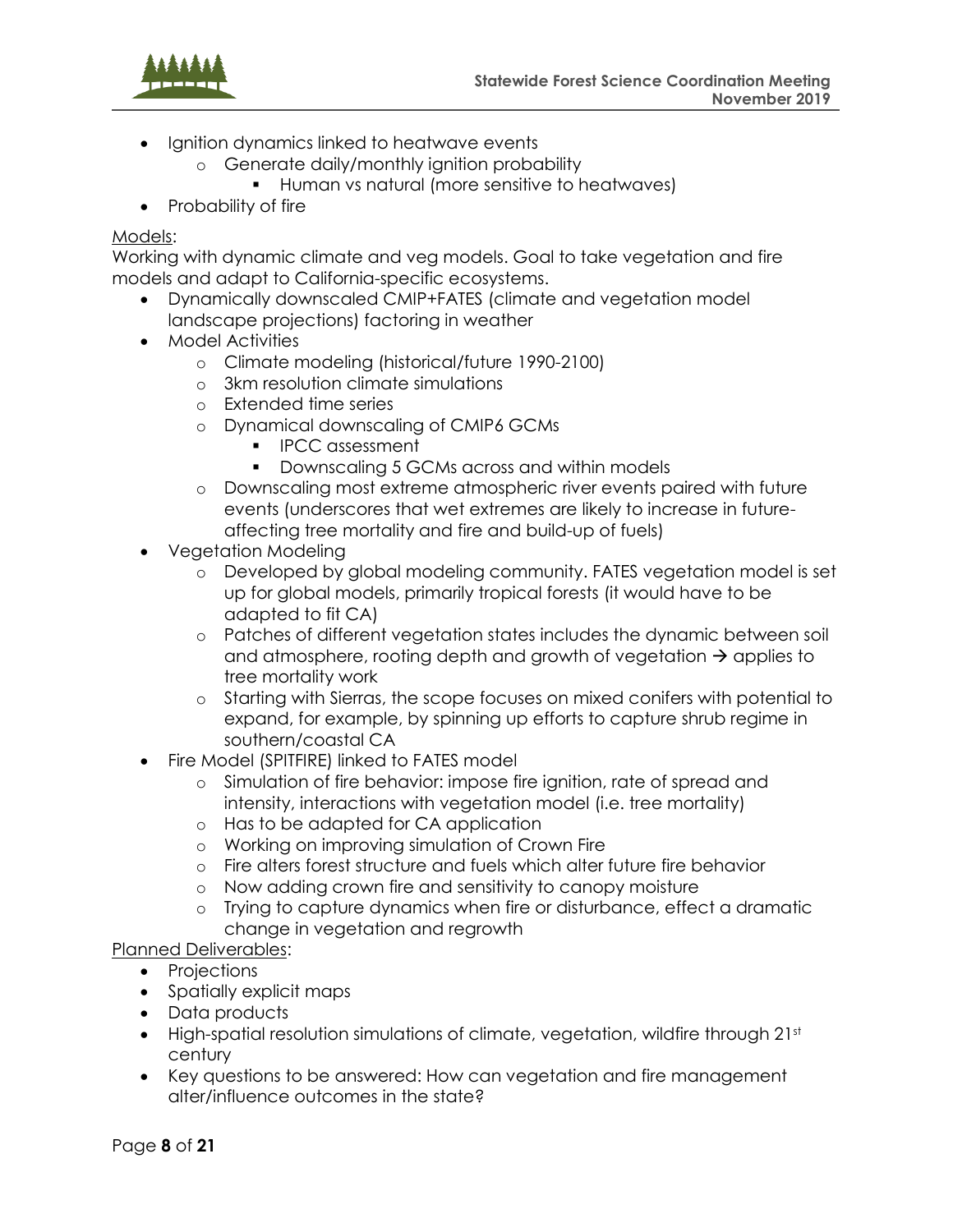

#### Issues or Gaps Identified:

- o LANDIS—drought is not captured realistically
- o Important to include biology (i.e. bark beetle modeling)
	- o Los Alamos partner is working on this critical component. Mountain pine beetle and western pine beetle modeling nested within PHASE are at very early stages.

Timeframe:

Spring 2021

#### <span id="page-8-0"></span>**3. Salo Sciences, David Marvin and Christopher Anderson**

Project title: **[Wildfire Risk Mapping and Early Detection;](https://www.moore.org/grants?filterKeywords=Wildfire%20Risk%20Mapping%20and%20Early%20Detection&searchFunction=StartsWith&searchFields=Title#filterSortBarPageJumper)** dynamically mapping forest structure and wildfire hazards with deep learning.

Focus:

Develop a forest monitoring system that incorporates: ecosystem patterns, processes, services (how people benefit from nature/interact with natural systems); patterns (increase in temperatures) and drivers of change (emissions, climate change, land management) and management activities to derive analytical tools and mapping tools with the hope to support next generation of fire modeling.

Geographic Scope:

**Statewide** 

#### Research Team:

Salo, Planet Labs, TNC

#### Analysis:

- Data Outputs:
	- o Canopy fuels (cover, height, bulk density, base height, ladder fuels), surface fuels (using Anderson—18 classes or Scott & Burgan—40 classes), existing vegetation type (18 classes)
	- o Real-time predictions of fire spread based on current ignitions
	- o Can simulate how a fire will spread after ignition under different weather conditions
- Beta risk assessment:
	- o WIFIRE
	- o How do fire behavior models change with higher-resolution datasets? What are the differences? How to fire parameters shift?
	- o Synthesize into metrics of exposure—intersecting fire and population data re ignition and spread. Still in process of defining exposure model.
- How:
	- o Airborne LiDAR—existing; ESA Sentinel-2 (optical) 10 m resolution 6 bands 5 day frequency; ESA Sentinel-1; Main tool- Planet Labs—produce 3m resolution imagery every day.
	- o Deep Convolutional Neural Networks—takes the context of an image into account by filtering across an entire area. These Networks can stack models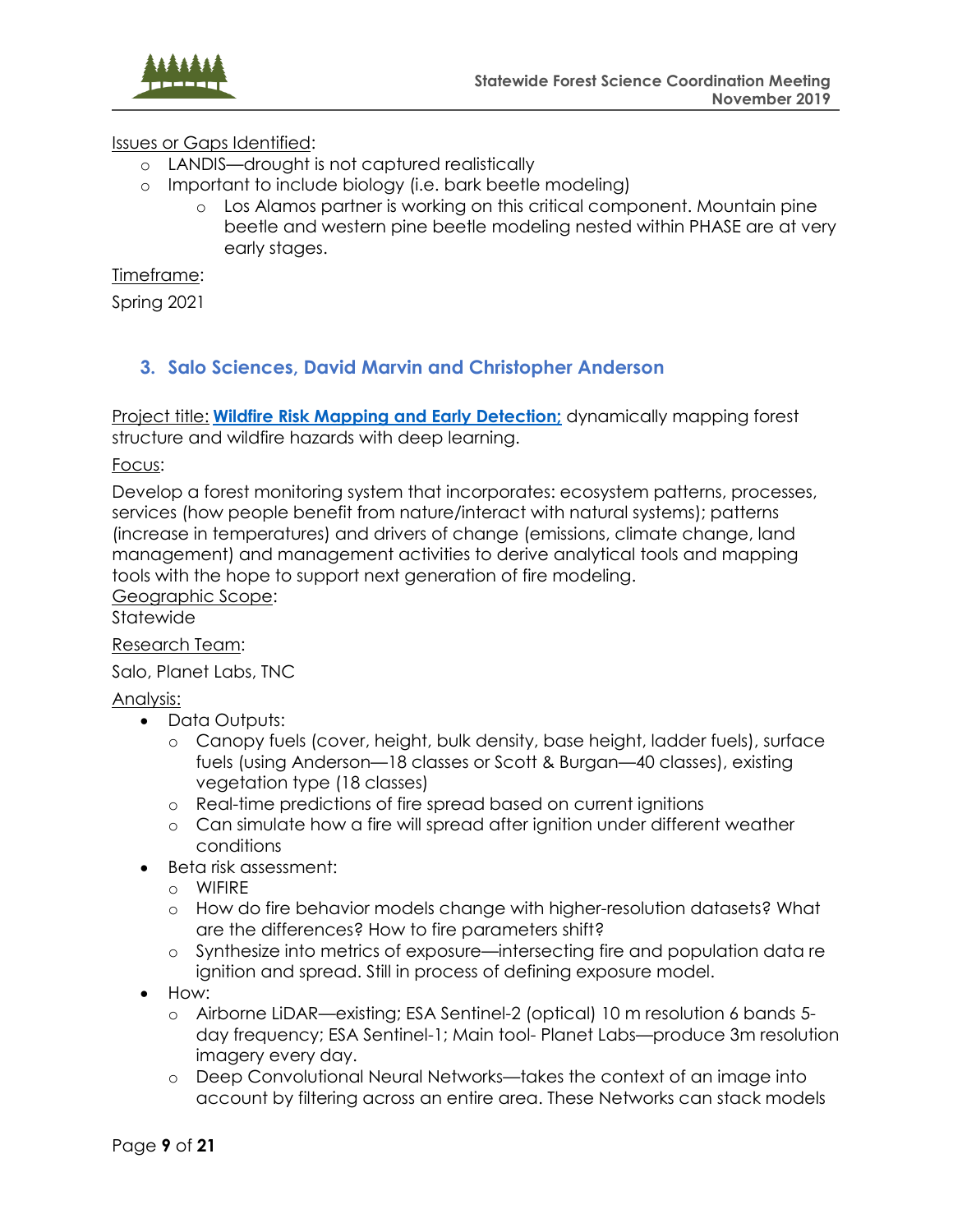

together (millions of parameters), learn about the structure of patterns, and scale across more general regions.

- Tree height—LANDFIRE—30m resolution updated every 2 year
- Scale: State and County
	- o Landscape scale doesn't capture forest details particularly well.
	- o It's possible to see the actual structure of forest and how fire interacts from one model to the next.
- **•** Tree height predictions  $\sim$  4 m vertical.
- Forest Cover—Modeling test data against 5-year old data
- o Developed new forest cover map in CA (differs from Forest Service)
	- Want to develop consistent internal dataset
		- Still need validation to compare

#### Models:

Parametric and non-parametric techniques/remote sensing models.

#### Planned Deliverables:

- A statewide map of tree mortality from high resolution satellite imagery for (existing; 2016)
- Individual tree mapping
- Planning tools (thinning/prescribed burn treatments, restoration planning, landbased carbon mitigation)
- Reporting and evaluation tools (risk assessments, emissions reporting)
- Assessment and response tools
- Earth Engine models and publicly available, access assets
- Partnered with Vibrant Planet to make a better access point and front-end interface to visualize data, conduct analytics, and gather data from back end.
- Planet interface decision support system for land managers, community collaboratives to use science to drive action on land.

#### Issues or Gaps Identified:

Validation of modelling work needed.

Data access and platform sharing of interest to entire science team across projects. Talk about possible data sharing platform that is linked moving forward.

Timeframe:

Next 6 months.

## <span id="page-9-0"></span>**4. UC Irvine, Michael Goulden**

#### Project title: **[Innovation Center for Advancing Ecosystem Climate Solutions](https://ps.uci.edu/news/49960)**

Focus:

Using spatially explicit datasets to assess how to manage forested ecosystems in a changing climate, with a focus on provision of water, wildfire hazard, carbon stocks, and overall forest health/condition.

#### Geographic Scope:

Page **10** of **21**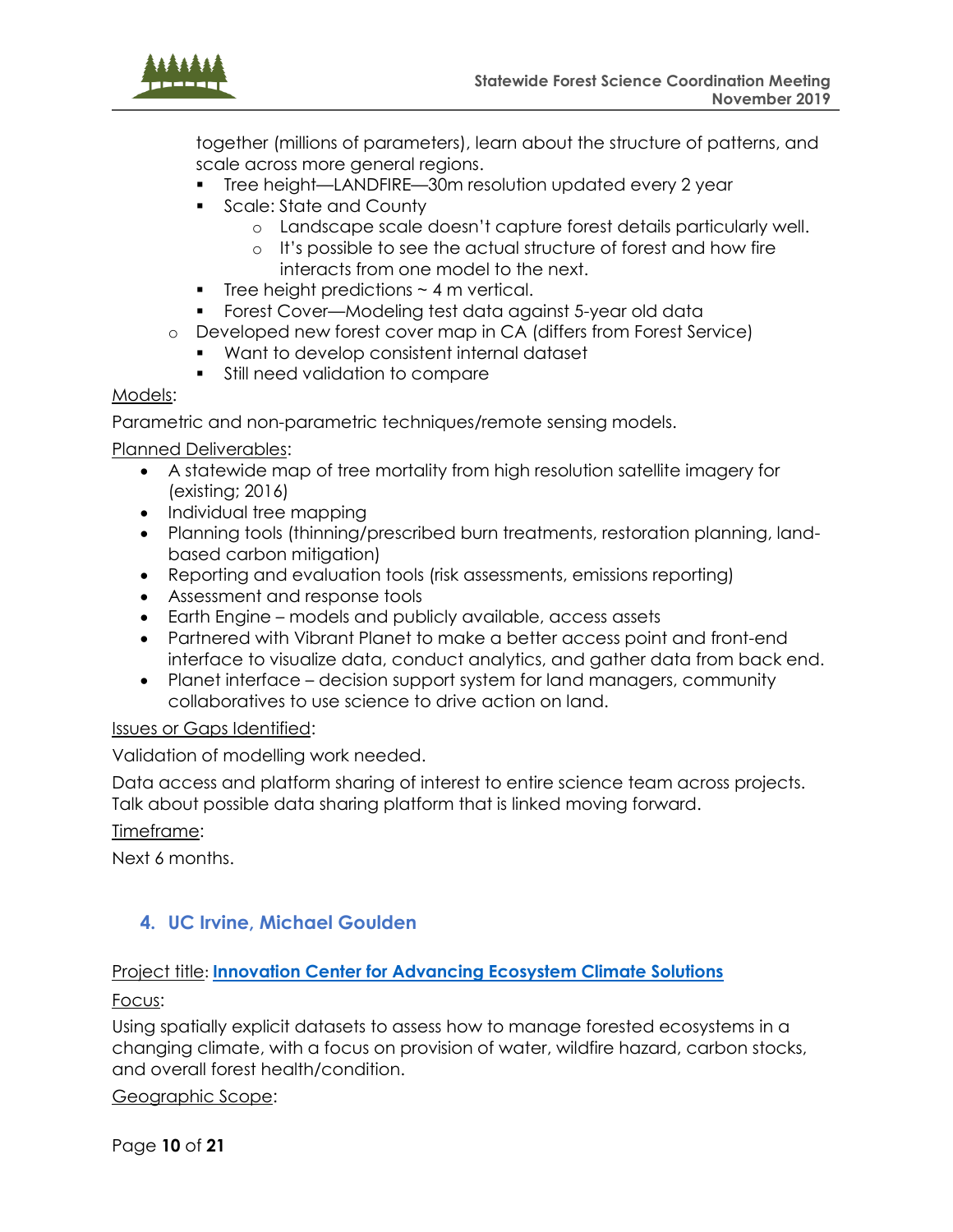

Sierra Nevada Mountain Range (to start)

Research Team:

Universities and US Forest Service

Analysis:

Tasks:

- Providing data and mapping
	- o Assemble/create geospatial datasets of carbon stock, wildfire spread, water balance, and forest health over decades
	- o Need: as many data layers as possible
	- o Ecosystem service quantification: carbon, biomass, water, fire, die-off
	- o Assessing management effects
		- Apply retrospective and ongoing observations of ecosystem function to past projects to learn what has and hasn't worked
		- **•** Informing adaptive management
			- Exchange information with managers at demonstration scale in ongoing projects and through web tools
		- Valuing and financing
			- Quantify value of management on carbon, water, wildfire and other co-benefits
			- How to put into framework for comparing relative importance of carbon / water benefits?
- Strategy
	- o Combine data layers and use as predictors of ecological function/ecosystem services
	- o Predict how different controllers impact various ecosystem services
	- o Create/display polygons of management type
- The strategy will consider past management regimes; create new datasets; and organize, project and homogenize existing datasets. Doing internally. If useful, UC is happy to share the strategy.
- What to trust and when to trust it?
	- o Trying to identify strengths/weaknesses/caveats associated with each dataset.
- Ultimate goal: Understand the effects of a range of management options on key ecosystem services (business as usual/harvest/big trees). This information would be useful for informing management decisions.
- Moving forward:
	- o Receive and incorporate input/ideas on the project direction, communication, and coordination
	- o Identify and access GIS layers
	- o Input, test, and use web tools

• User groups – higher level planners and managers across multiple scales Models:

N/A

Planned Deliverables:

Page **11** of **21**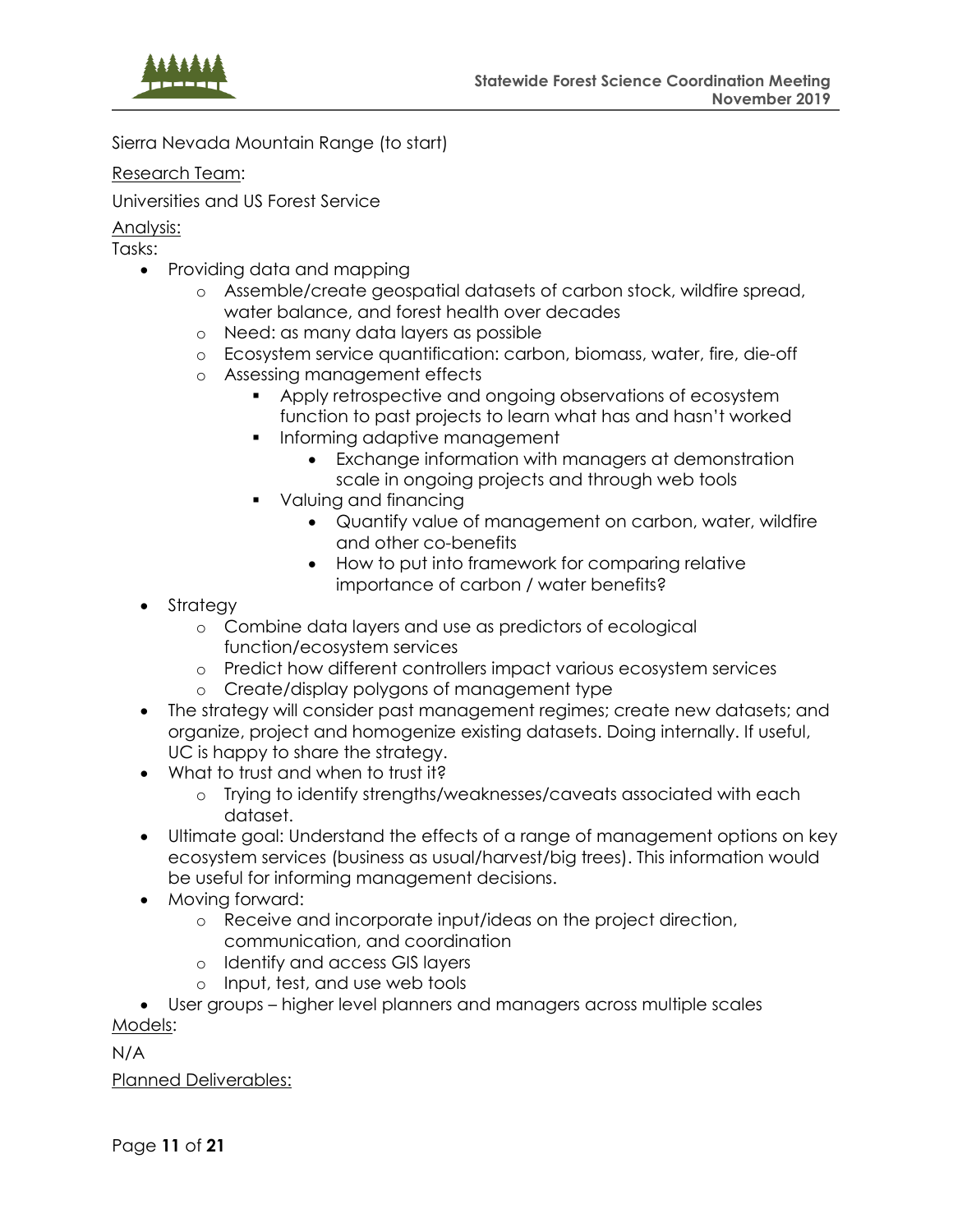

End tool to assess the impacts (possibly the cumulative impacts) of management on forested ecosystems of Sierra Nevada at watershed scale.

Issues or Gaps Identified:

Need help identifying and accessing existing GIS layers – especially historical management on non-USFS land (seconded by Alex Hall- need management data as far back as possible as current vegetation state depends on management practices a century ago)

Initial suggestions:

- Agricultural and Natural Resources hosting data (Extension services);
- RSL-CAL FIRE Change Detection Project- look at change/cause analysis. CAL FIRE can share THP data and CALMAPPER data

Timeframe:

Approximately Fall 2023.

# <span id="page-11-0"></span>California Agency Staff Lightning Talks

Following the major research presentations, government scientists delivered a high-level summary of their work focus/research to broadly inform the group of their focal work areas:

### <span id="page-11-1"></span>**1. Loretta Moreno, CNRA - AB 1492 Ecological Performance Measures: Timberland Ecosystem Monitoring and Assessment**

Statewide timberland ecosystem monitoring and assessment as an accountability measure for the multiple State programs that regulate timber management on nonfederal forestlands. \*Reporting to Board of Forestry and Legislature.

- Harnessing data from existing monitoring programs across State and Federal resource agencies, establish a spatially explicit, consistent monitoring approach to track forest ecosystem condition over time at a regional scale.
- Results will be used to inform decision makers in their work to support adaptive management of timberlands and to help ensure the accountability of State-led forest management regulatory programs.
- Looking beyond the mandate of AB 1492, the EPM approach may also assist in the evaluation of State and Federal programs to invest in forest health and resilience.
- Appears to link very closely to Goulden et al. (SGC funded project).

## <span id="page-11-2"></span>**2. Andy Rehn, Department of Fish and Wildlife - Aquatic Bioassessment Lab**

Stream monitoring on a statewide scale in partnership with many federal, regional, and state agencies. Stream health measures include ecological indicators whereby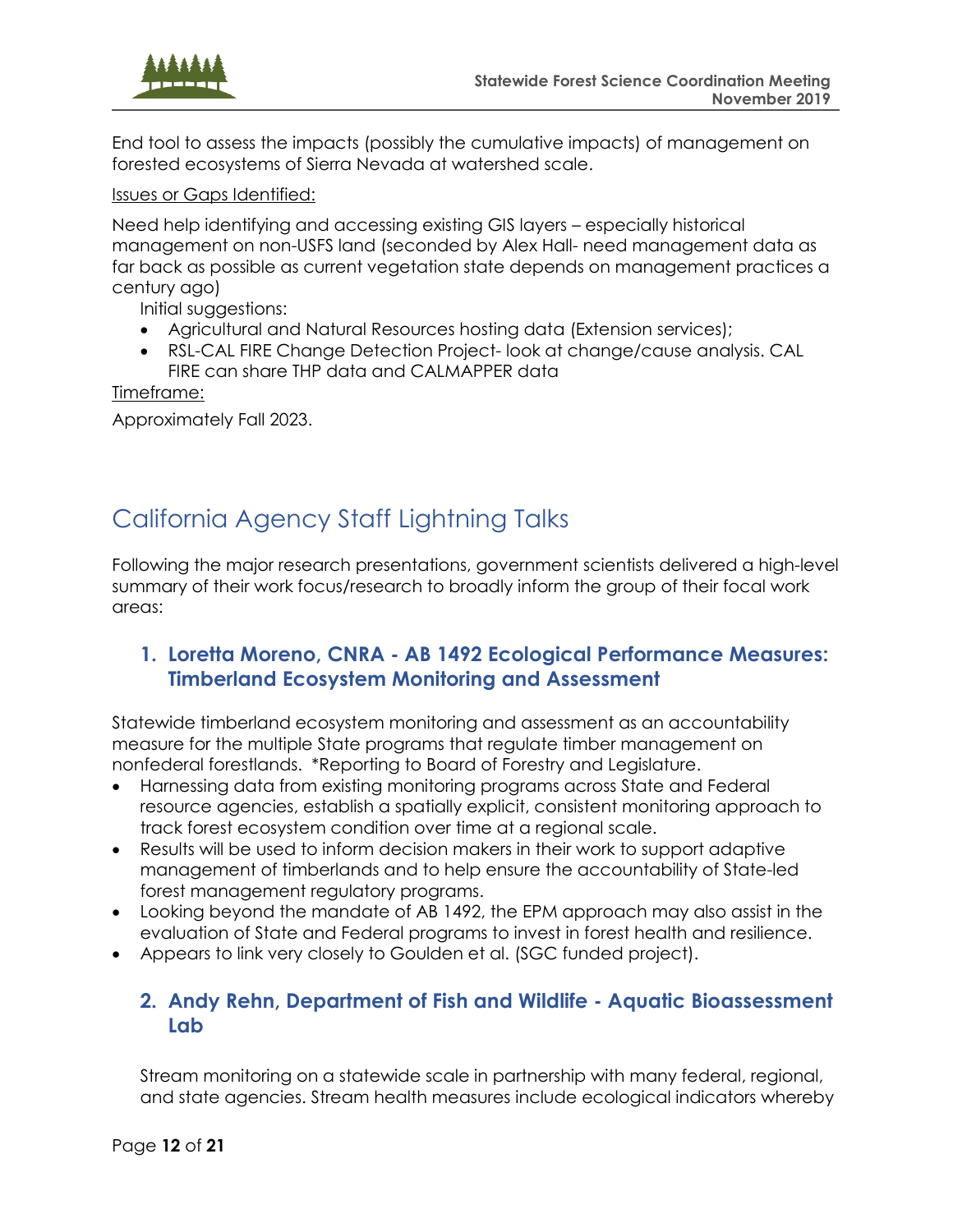

site conditions are scored to generate indices that allow for comparable analysis of stream health for bugs, algae, and physical habitat. CDFW maintains programs related to forest science research including perennial streams assessment, and statewide probabilistic survey with sampling sites chosen randomly.

## <span id="page-12-0"></span>**3. Chris Keithley, CALFIRE - Fire & Resource Assessment Program (FRAP)**

Forest carbon accounting, AB1504 need – annual forest carbon reporting for board of forestry and fire protection. How best to minimize loss from wildfire, pests, other disturbance. The report informs board members and public at large. CARB is a partner on this. Wildfire Hazard and Risk – mapping. Working on updated fire hazard severity zone mapping. Adding weather/wind data from climate profile into severity zone mapping. The FRAP Research Grant program is a new endeavor.

### **4. Tim Robards, CALFIRE - climate and energy program**

<span id="page-12-1"></span>Forest health grants and expanding wood products industry.

- Watershed program (not represented at the meeting)
- Demonstration State forests network of 70,000 acres around the state for research and demonstration. Long term datasets go back many decades for permanent plots (often tied into FRAP grants).
- Climate and Energy forest health monitoring. Look at 10% of CCI projects for 10 year period. 60% of forest health grants going to federal lands to increase pace and scale for innovative wood product solutions. How did fuel loads change over a variety of different treatments? Starting next year to collect data as projects close out.

Additional data needs:

- Siting and facilities to expand pace and scale of private investment dollars.
- Investigate non-industrials.
	- o Validation data sets check State forests. Can combine Forest Service and UC Systems as well as redwood forests for gradients inland from the coast.

## <span id="page-12-2"></span>**5. Diana Hickson, CA Fish and Game -Vegetation classification and mapping program**

- Maintain CA expression of wildlife and map the state according to that system. Maps include structure and disturbance factors. 60% of the State is mapped; 40% is mostly non-forested areas.
- National vegetation classification system includes vegetation type data at species level, and plots height, class (plot size: ~100 m squared).
- Funders/Partners: CA Native Plants Society, BLM, Sierra Nevada Conservancy, DWR, SGC, Wildlife Conservation Board.

## <span id="page-12-3"></span>**6. Melanie Gogol-Prokurat, Fish and Game - Vegetation classification and mapping program**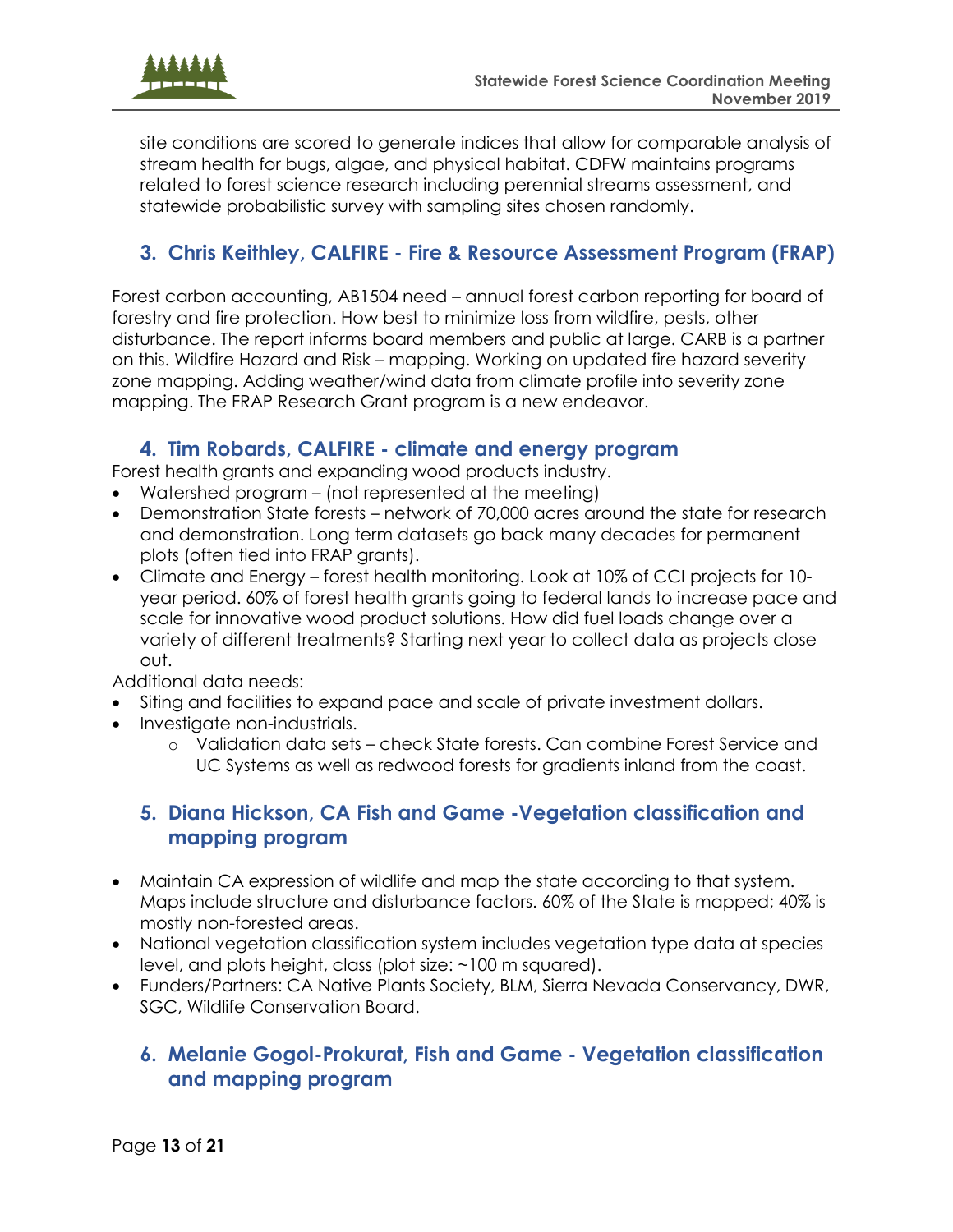<span id="page-13-3"></span>

- Develop, store, and distribute data for the Department. Spatial data goes into BIOS – biogeographic information and observation system. In house and by partners data sets. Viewer tool: users can view the (mostly downloadable). The system maintains over 2500 datasets.
- CA Natural Diversity Database rare species observations throughout the state (similar database: spotted owl database). Subscription needed to obtain data.
- CWHR Wildlife Relations Program includes species information, and habitat suitability for terrestrial vertebrates. Free data are available to download in addition to GIS files of species ranges and habitat distribution models.
- Areas of Conservation Emphasis (ACE) brings together all datasets, maps biodiversity, significant habitats, connectivity, and climate resilience statewide based on best available data.
- Wildlife information link their tools could be useful

## <span id="page-13-0"></span>**7. Peter Stine, USFS PSW – National Office of Forest Service**

Emphasized consideration of a system developed by Alan Ager at Rocky Mountain Research Station. PSW pledge to Region 5 to evaluate tool or platform and consider how it might be used in CA. Forest managers are going to use some system to help decide where to put treatments. Up until now that has been called "expert opinion" – experience of a district ranger or a supervisor and staff. The pressure to increase efficiency is enormous, especially impacting USFS land on neighboring communities. R&D in USFS working with Forest System to evaluate a new system. It behooves us to figure out how to bridge that gap and communicate such findings to forest managers, for example, identifying suitable places for treatments. Regions in forest service are being encouraged to consider multi-objective spatial prioritization system.

## <span id="page-13-1"></span>**8. Shuka Rastej, Water Board – Surface Water Ambient Monitoring Program, Healthy Watersheds Partnership**

Watershed assessment tool for managers/planners to use to have a holistic approach. Looking to develop conceptual model, identify key metrics and indicators, gather data, create platform/interface for working product. Web based application for water boards statewide. CNRA, F&W, Regional Boards, TNC, EPA.

## <span id="page-13-2"></span>**9. Pat Manley, USFS Research, PSW - TCSI Initiative**

Have come up with 6 management scenarios. Linkages – work the researchers are doing can feed into a template to address a multimillion-acre landscape management options. Input data could also upgrade these models modeling in the future to inform management objectives. Forest growth, beetle dynamics- metrics of biodiversity, drought stress, smoke emissions, timber supply, other forest structure analytics. Management, frequency, type of disturbance.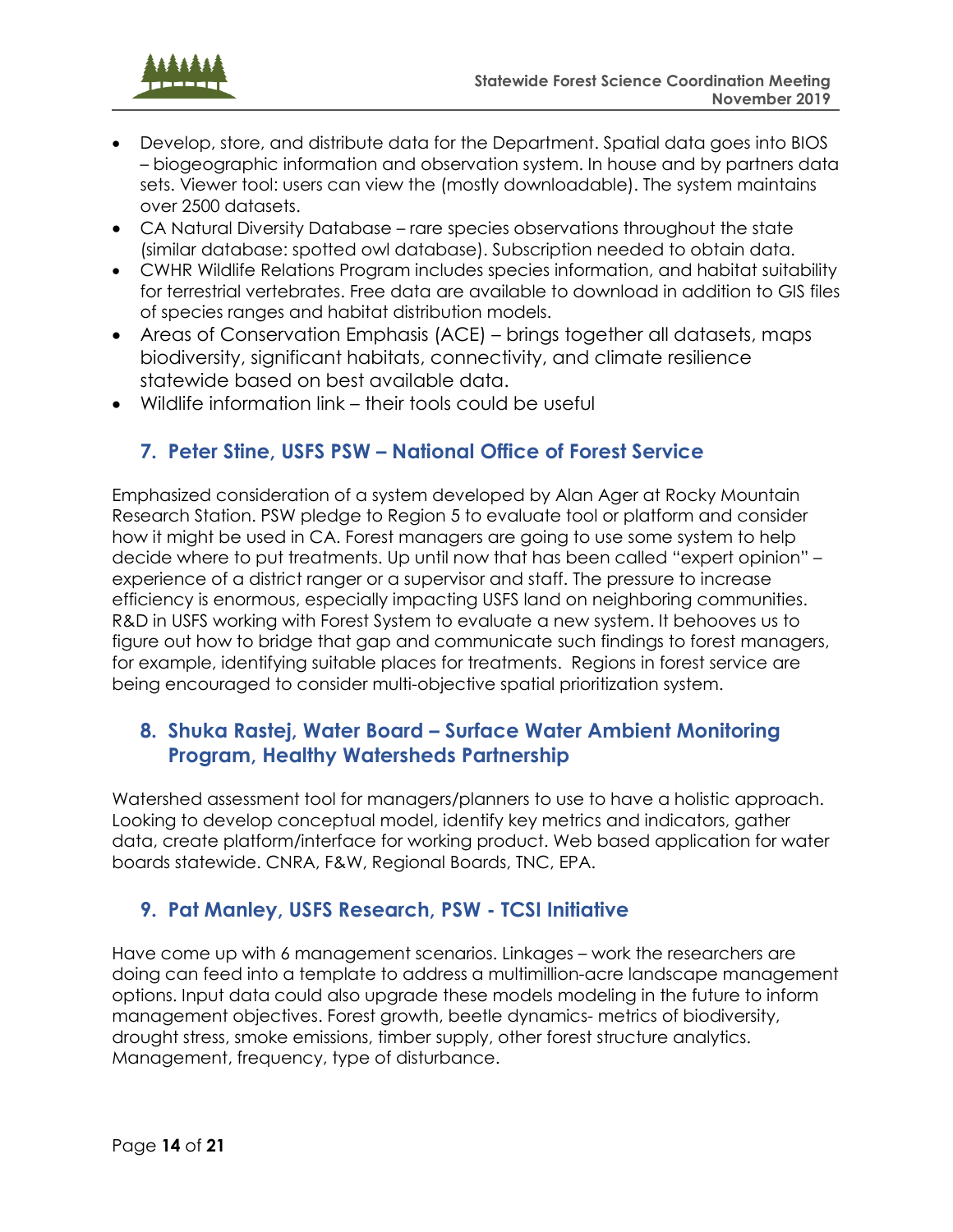

## **10. Klaus Scott, Air Resources Board (CARB) - Natural Working Lands GHG Inventory group**

Estimating geospatial explicit time series of ecosystem carbon stock and stock change with disturbance attribution across all land categories in CA. Tools built by UCB and SIG. Other partners – FRAP and USFS. Above and belowground carbon pools, soil, fluxes modeling conducted in house (i.e. Adam Moreno – forward projections of ecosystem carbon stocks and flows).

Linkages – forest structure, biomass, carbon, fuels and fire, processes. Wildland urban interface fuel models. Interest in fuel moisture.

## <span id="page-14-0"></span>**11. Alan Talhelm, CARB - California Climate Investments overview**

Quantifying benefits from forest work. Linkages – Michael and Roger's project on project level benefits.

Sean Pinnel- State policies that might lead to more carbon sequestration (levers to increase pace scale of restoration). Dar works on permitting for prescribed fire spatial reporting system; forest offset protocol quantifying projects.

## <span id="page-14-1"></span>**12. Sarah Pittiglio, CARB - Research Division**

Wildfire impacts on air quality and health. Measuring emissions from prescribed fire. Help air quality modeling group. Indoor air quality in evacuation shelters – equitable access to clean air. Project just starting – Mike Jerod, UCLA – quantify health co-benefits of strategies in NWL that will prescribe in scoping plan to reduce emissions in NWL sector. Reviewing literature to see health benefits of access to forests, urban green spaces. Mike Jarret- health co-benefits of strategies in NWL to reduce GHG emissions in NWL sector

## <span id="page-14-2"></span>**13. Nic Enstice, Sierra Nevada Conservancy**

Regional Resilience Dashboard and Investment Plan. Plumas Digital Random Access Memory (DRAM) project hazard tree threat map and special species habitat status map with a fire threat layer. Dr. North is coordinating with project managers at Plumas National Forest to improve resilience through products.

- CCI projects Historic range of variation TCSI. Forest structure that should have been there historically, to understand what it should be.
- El Dorado lidar acquisition
- Carbon accounting landscape program. 2012 and 2017 lidar data sets for Tahoe National Forest. In discussions to leverage high resolution data from this to inform fuel modeling in FRAP, inventory work of frap and carb, and landscape carbon accounting of what has changed 2012-2017 and compare to inventories.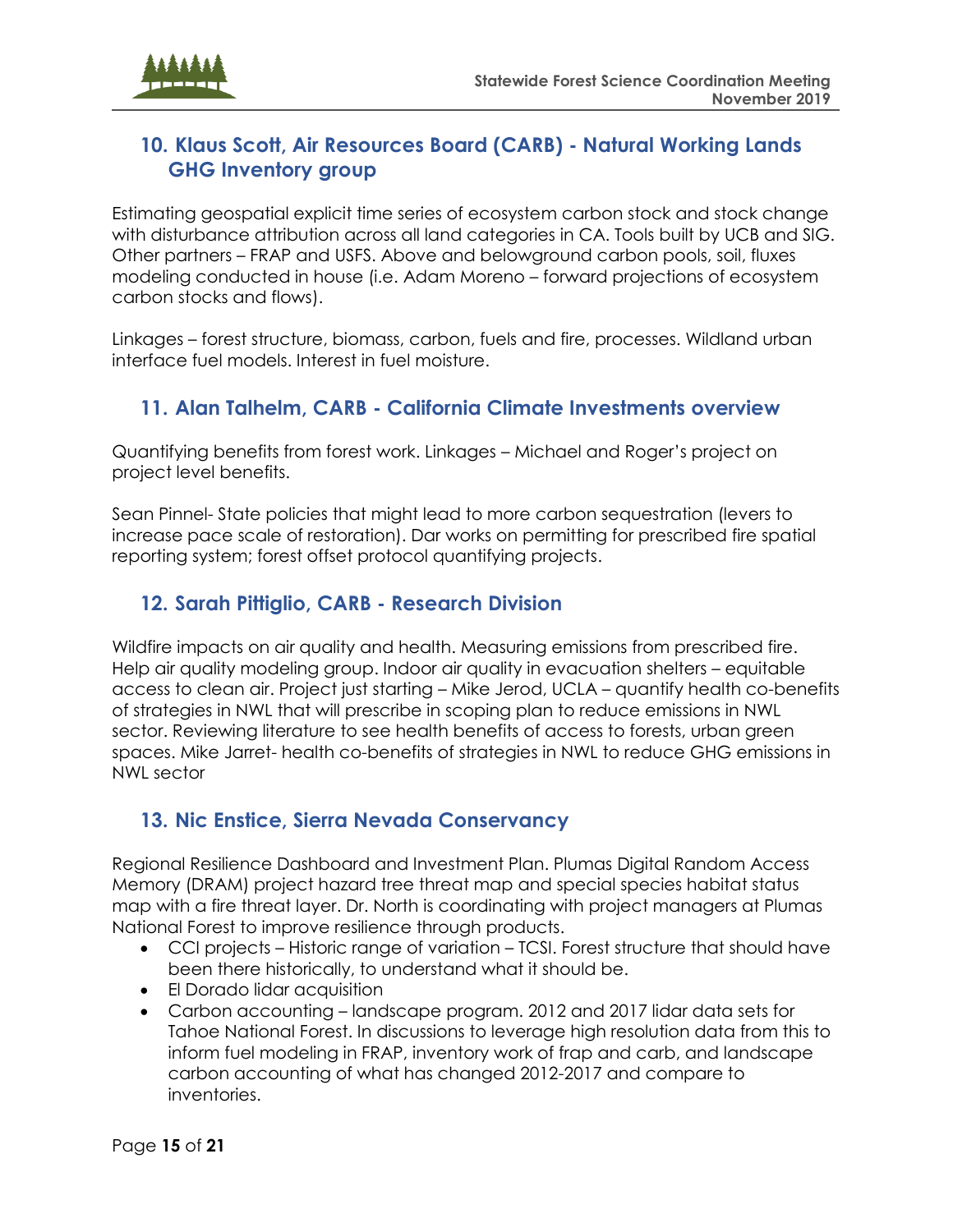

## <span id="page-15-0"></span>**14. Elea Becker Lowe, CNRA Monitoring and Stewardship Unit**

- Established Fall 2018, MSU is a relatively new unit of CNRA looking to develop a process to track the return on investment from bond-funded projects across the State.
- Projects of interest relate to forest science habitat restoration and conservation, water supply, water quality, fuel load reduction, GHG sequestration, etc.
- Working to define metrics to track performance of projects and methodology.
- The team is currently developing stakeholder coordination process to determine monitoring protocols as a means of measuring the long-term performance of projects (determining the effectiveness and lasting benefit of work completed over a period of at least 10 years) and informing the development of an adaptive management process for CNRA-affiliated projects, starting with bondfunded work.

## <span id="page-15-1"></span>Distillation of World Café Exercise

After the series of presentations from researchers and State scientists, a collaborative "World Café" session was held with all participants. This session addressed two of the meeting's key objectives; to 1) Identify possible data or knowledge gaps; and 2) Forge or expand collaboration among focal research project developers, and between government science work and research projects.

Participants clustered in groups and engaged in discussion and diagramming to document data needs, data being produced by various efforts, and where that data could fill a need. The topics were organized around Carbon, Water, Wildlife/Biodiversity, and Fire.

The following outcomes were recorded and reported at the end of the meeting. **While which agency or organization can meet the data needs was not documented fully, we encourage participants to be in touch with each other to foster collaboration and data sharing.** Generally, it was noted that many data needs can be met by State agency programs; the organizers encourage communication and collaboration with and between State scientists.

The following list summarizes and provides examples of what was discussed. Overall, the exercise demonstrated there is a lot of information and data needed, a lot of information and data that already exist, and it allowed an opportunity for dialogue and to share resources.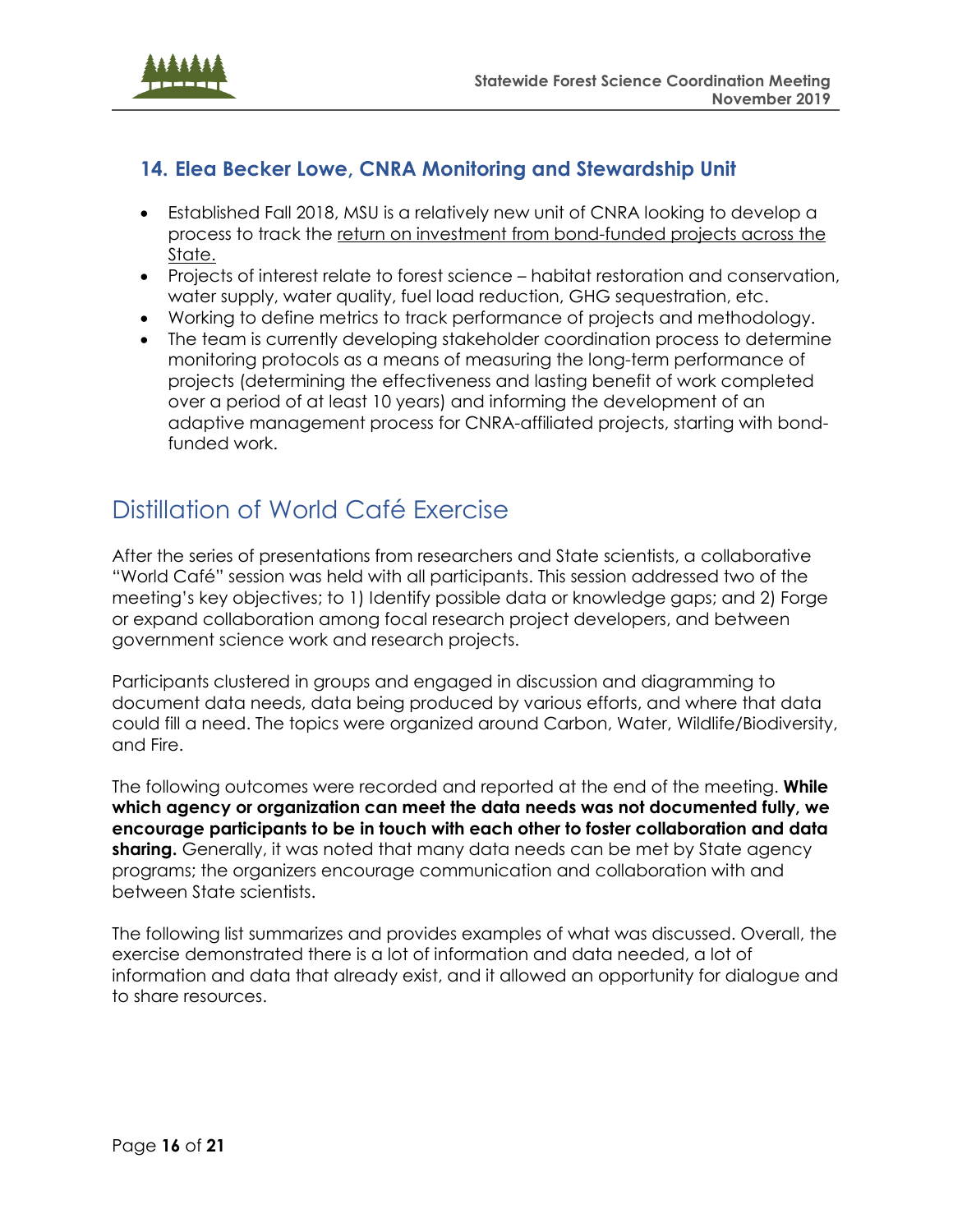

### **CARBON**

Data Needs Met:

- Management and disturbance maps (existing and new research)
- Structure Maps (SNC, CDFW)
- Vegetation Maps (CDFW)
- Spatial Informatics Group can provide: Lidar datasets (field-based carbon estimates)

Data Gaps:

• WUI fuel models (EPIC building)

Data Improvements Needed:

Project cost (per carbon acre)

### **WATER**

Data Assets/Needs Met:

- [LANDSAT](https://www.usgs.gov/land-resources/nli/landsat)
- [LANDFIRE](https://www.landfire.gov/)
- [CA Forest Observatory](https://salo.ai/observatory/)
- [VegCamp](https://wildlife.ca.gov/Data/VegCAMP)
- Gridded water balance dataset
- Space Station LIDR map for water (Jet Propulsion Laboratory—JPL)
- Snow particle level
- Site based water balance (soil, precipitation, ground water)
- Evapotranspiration data
- Basin-scale hydrologic observatory (upstream)
- [JPL ECOSTRESS](https://ecostress.jpl.nasa.gov/)
- Snowpack Lidar (Harpold; Bales; JPL; NSF)
- Water—Co2 research (Bales; Tague Lab, UCSB)
- CA Ecosystem futures
	- o Snowpack prediction
	- o Precipitation extremes
	- o Wildfire—watershed impacts

Data Gaps:

- Real-time dynamic monitoring of forest change
- Real-time dynamic monitoring of *water* change
	- o Effects of Disturbance on snow, water supply and quality
		- Evapotranspiration
		- Soil moisture
		- Vegetation moisture
- Vegetation and soil moisture (wildfire drivers)
- More/Improved working precipitation monitors
- Flooding
	- o Disturbance connection
- Water availability post water rights cashed in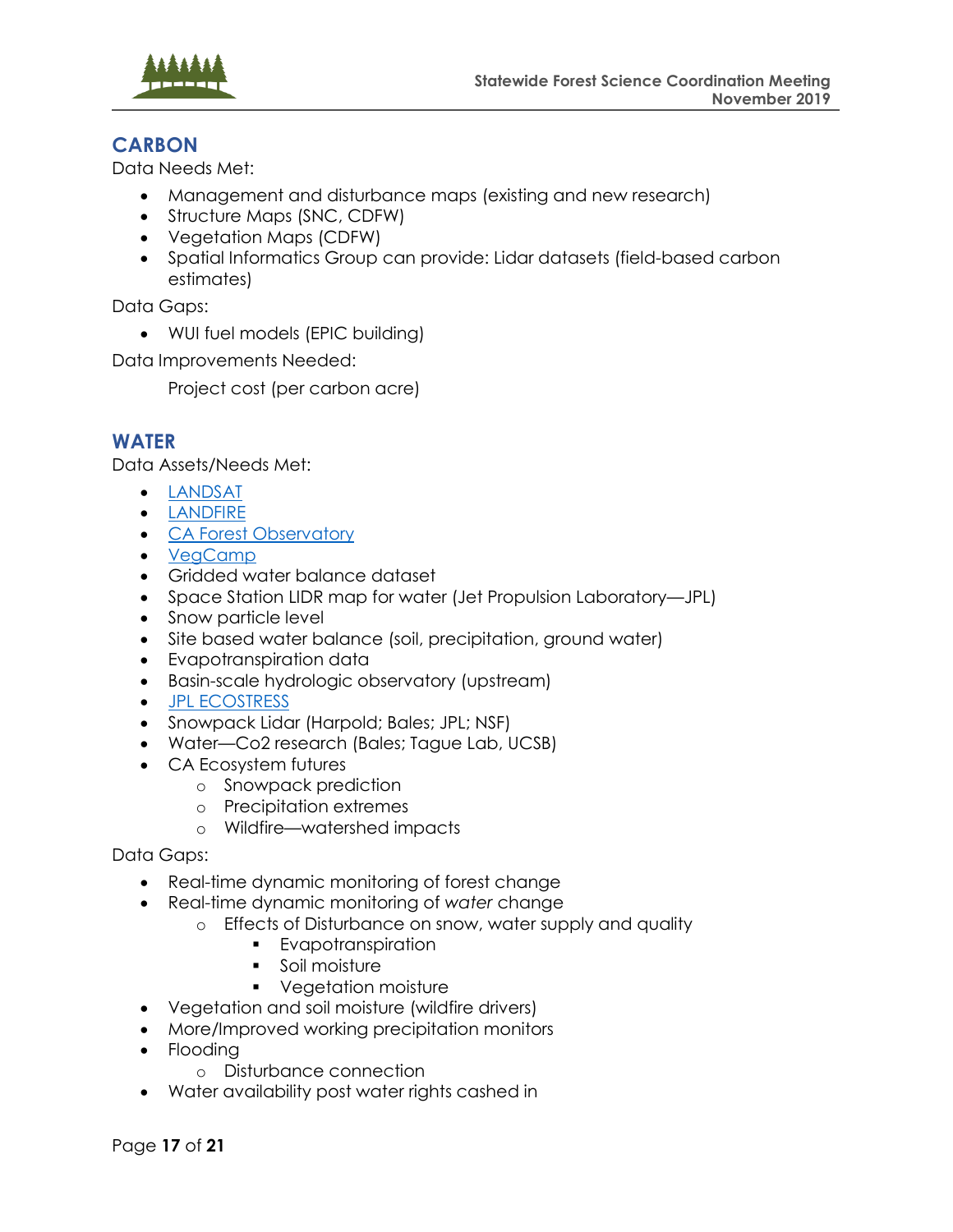

- o National cap solutions scenario tools with disturbances
- o Need better water rights database

#### **WILDLIFE**

Data Needs Met:

- Timber harvest (spatial needs)
- High resolution vegetation data capable of fueling a wildlife habitat model for selected species
- Forest structure Lidar
- Past management scenarios spatial layer
- Find-scale heterogeneity of forest structure (tree distribution)
- Species observations
- Statewide roads layer
- Habitat models
- Empirical wildlife and plant data

Data Gaps:

- Climate resilience maps
	- o Habitat resilience regarding fire scenarios
	- o Habitat vs burn probability
- Habitat connectivity
- Grazing management affecting stream quality
- Large-scale high severity events
	- o Impacts

Data Improvement Needed:

- Vegetation inventories
- Species observations
- Timber harvest
- Vegetation metrics are not necessarily comparable to fuel metrics
- Spatial scale variance

#### **FIRE**

Data Needs Met:

- Fire burn probability
- Management scenarios
- Development scenarios
- Forest Data (Salo can provide to VegCamp)

Data Gaps:

- Future ignitions scenarios
- Wind data
- Fuel management projects
- Post-fire conditions/recovery
- VegCamp needs forest data population density
- WUI fuels models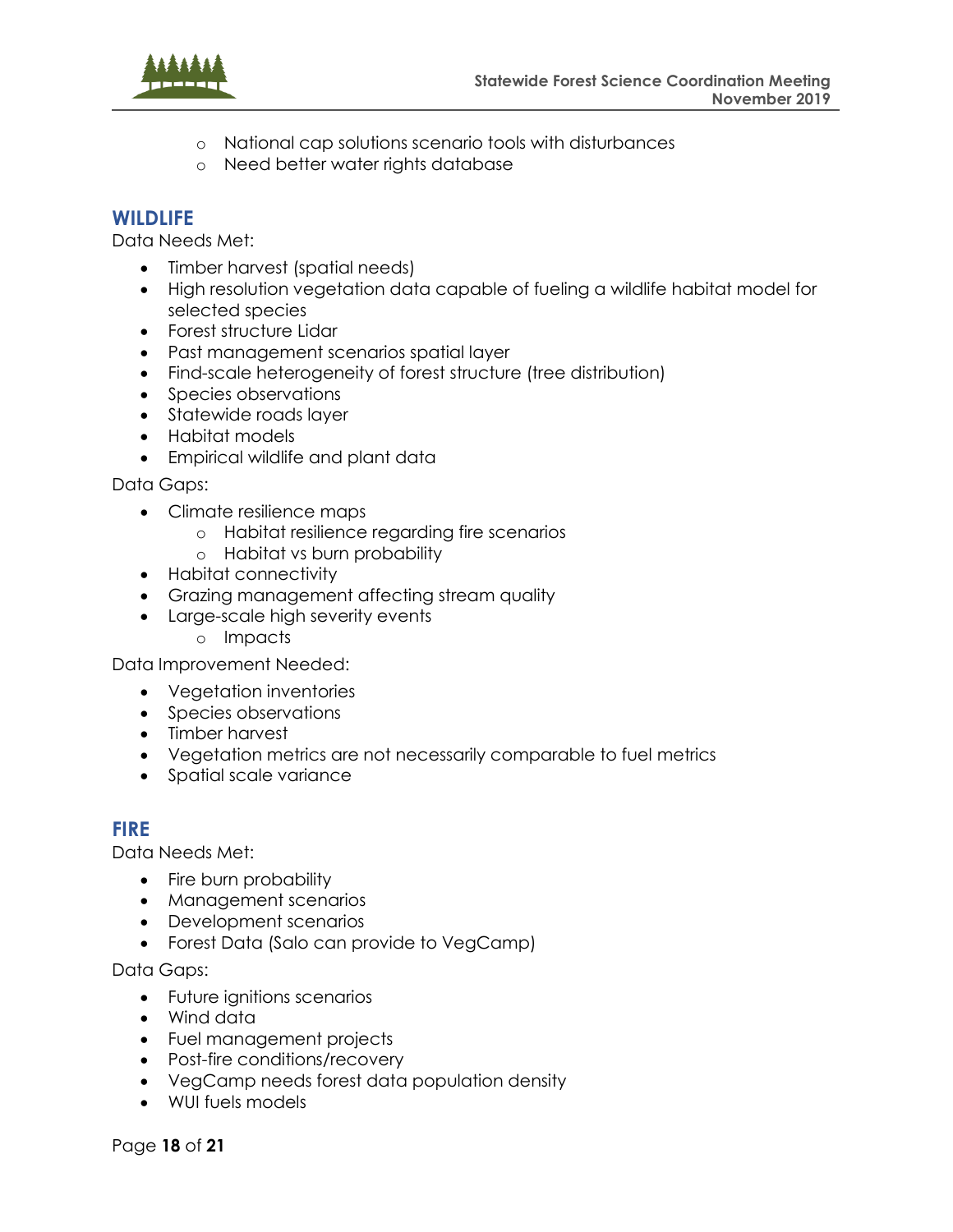

- Wildfire spread
- Annualized high intensity burn probabilities
- Fire Response function v-v fire intensity
- Fuel moisture/maps
- Forecasted short-term fire weather
- Surface fuels—understory/species
	- o SNC/RSL—Tahoe El Dorado
- Species occurrence
- Fire severity maps

Data Improvement Needed:

- Wildfire perimeters
- Fire behavior fuel models
- High resolution climate stack
- Geospatial data on characterizing

## <span id="page-18-0"></span>Next Steps and Action Items

- 1. Research teams will set up quarterly meetings among 4 major research grantees.
- 2. Aim to hold an Annual Forest Science Coordination meeting to share products and build mechanism to refine RFPs, to address needs of the field and to avoid duplication and steer funding to needed research and/or data.
- 3. Seeking partners/volunteers to establish informal communication platform (Slack? Google group?) to continue notifying group of statewide forest science related news, data, publications, and project-related achievements/updates.
- 4. SGC can connect researchers to State staff/agencies as needed, for any program or agency who did not attend. For instance, David Saah with Fire Prediction Center efforts.
- 5. SGC and CNRA will use this report to update agency leadership.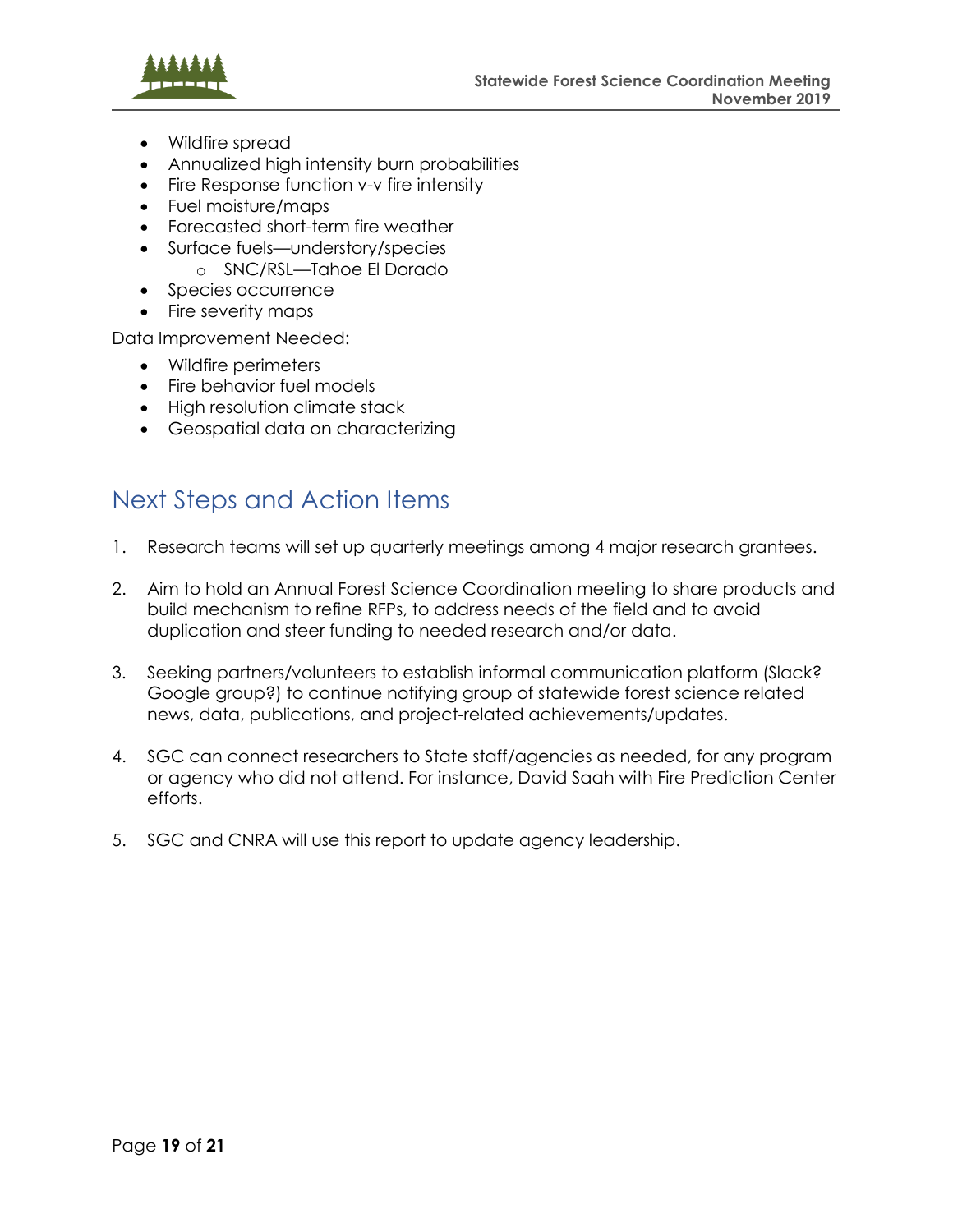

## Appendices

Appendix 1: Event Photos



<span id="page-19-0"></span>